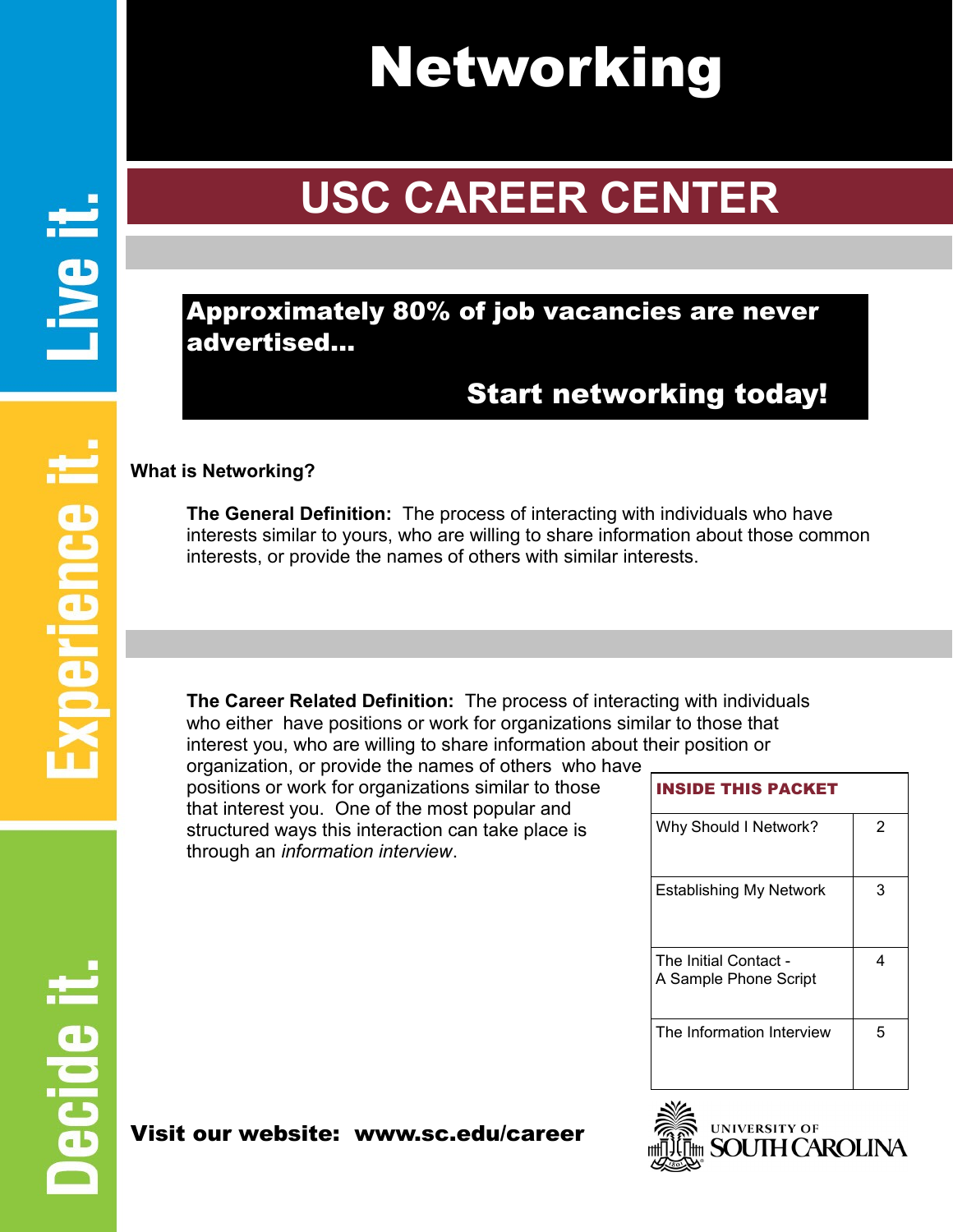# **Why Should I Network?**

Networking is a good practice for all facets of life. The more people you know, the more resources you have for information or opportunities that might interest you.

- 80% of job vacancies are never advertised. You may only be exposed to 20% of available jobs.
- Most employers would prefer to hire a person referred by a colleague, peer or friend.
- The overall amount of time it takes for you to find a job can be drastically reduced (estimated to be 4-6 months if you network as opposed to 6-9 months using other job search methods).
- The referral process can put you in contact with key people you might otherwise never meet.
- You learn more about your field of interest and various occupations within it, as well as specific organizations, which may help you in choosing a major or career path. (Through the process of elimination you may rule out certain career fields or positions.)
- Doing information interviews early in your career exploration means you will have a collection of resources to call on when you are ready to start your job search!
- Your network can be maintained for years to come and be used repeatedly as you go through job changes later in life.

#### **When should I start?**

The earlier you begin, the more resources you will have to call on when you actually need a job. Also, the benefit to starting the process early in your college career is that information interviews can help you in choosing a major or career path.

#### **How can I prepare myself?**

Clarify your goals. Write a brief summary of your abilities, interests, **Clarify your goals.** Write a brief summary of your abilities, interests, and values. Be able to talk intelligently about yourself. Know why you are networking and be prepared to be honest about that with the people with whom you network. Are you just exploring majors and careers, or are you interested in their company specifically for possible future employment? Research the contact's organization as much as you can prior to meeting them.

#### **Career Related Purposes of Networking:**

- 1. To learn more about careers in general.
- 2. Establish professional relationships that could indirectly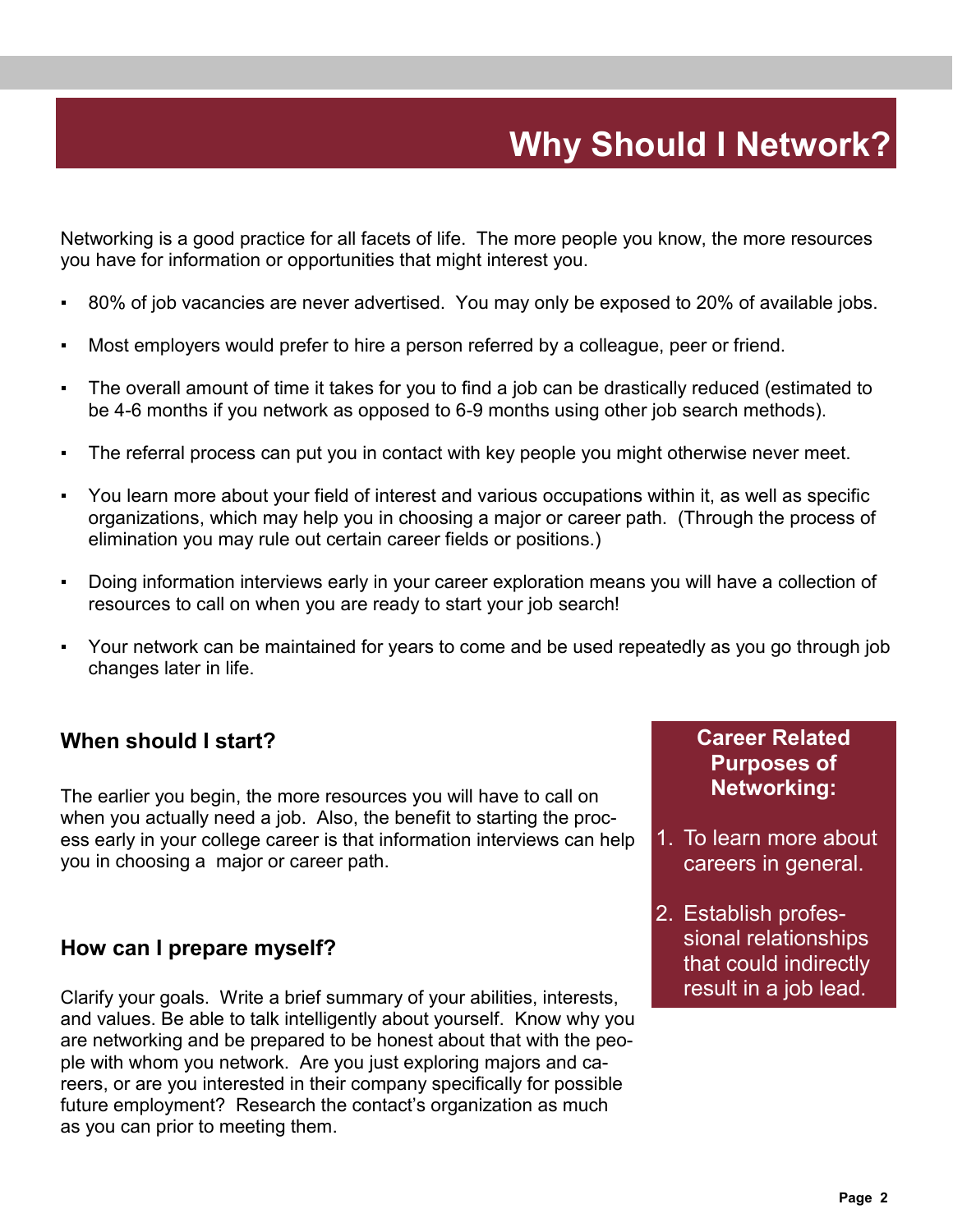# **Establishing My Network**

#### **How Do I Establish My Network?**

- Generate a list of companies you are interested in learning more about.
- Generate a list of types of positions you think you would enjoy.
- Brainstorm, Categorize and Prioritize the names of people you think can put you in touch with someone in those

#### **Making the Initial Contact**

- 1. Commit to a schedule (Calling just 2 people a day is over 500 contacts a year).
- 2. Make the initial contact (use a *well-rehearsed*, but not forced, phone script).
- Properly introduce yourself and mention the name of the person who referred you.
- **Explain the reason for your call.**
- Do NOT ask for a job—ask for a 20 60 minute Information Interview.
- 3. Send a resume & cover letter confirming the appointment. Explain in the letter that you have enclosed the resume only so that they might review it and give you suggestions as to your qualifications for the industry.
- 4. Send a thank you letter following the appointment.

#### **People You Know Well:**

Your Parents Your Friends Your Friends' Parents Your Parents' Friends Classmates (High School and College) **Neighbors** Relatives

#### **People related to the industry:**

Group and Club Members Trade Association Members Professional Organization **Executives** Speakers of Meetings You've Attended People You've Met at Conferences **Professors** Past Supervisors (Work or Internship) Past Colleagues/Clients/Business **Partners** 

#### **People who know people:**

Local Chamber of Commerce Local Bank Managers Real Estate and Insurance Agents **Politicians** Sales Representatives Lawyers Career Counselors Postal Workers Local Reporters Doctors/Dentists Hair Dressers **Teachers** Alumni Restaurant Owners Local Merchants Travel Agents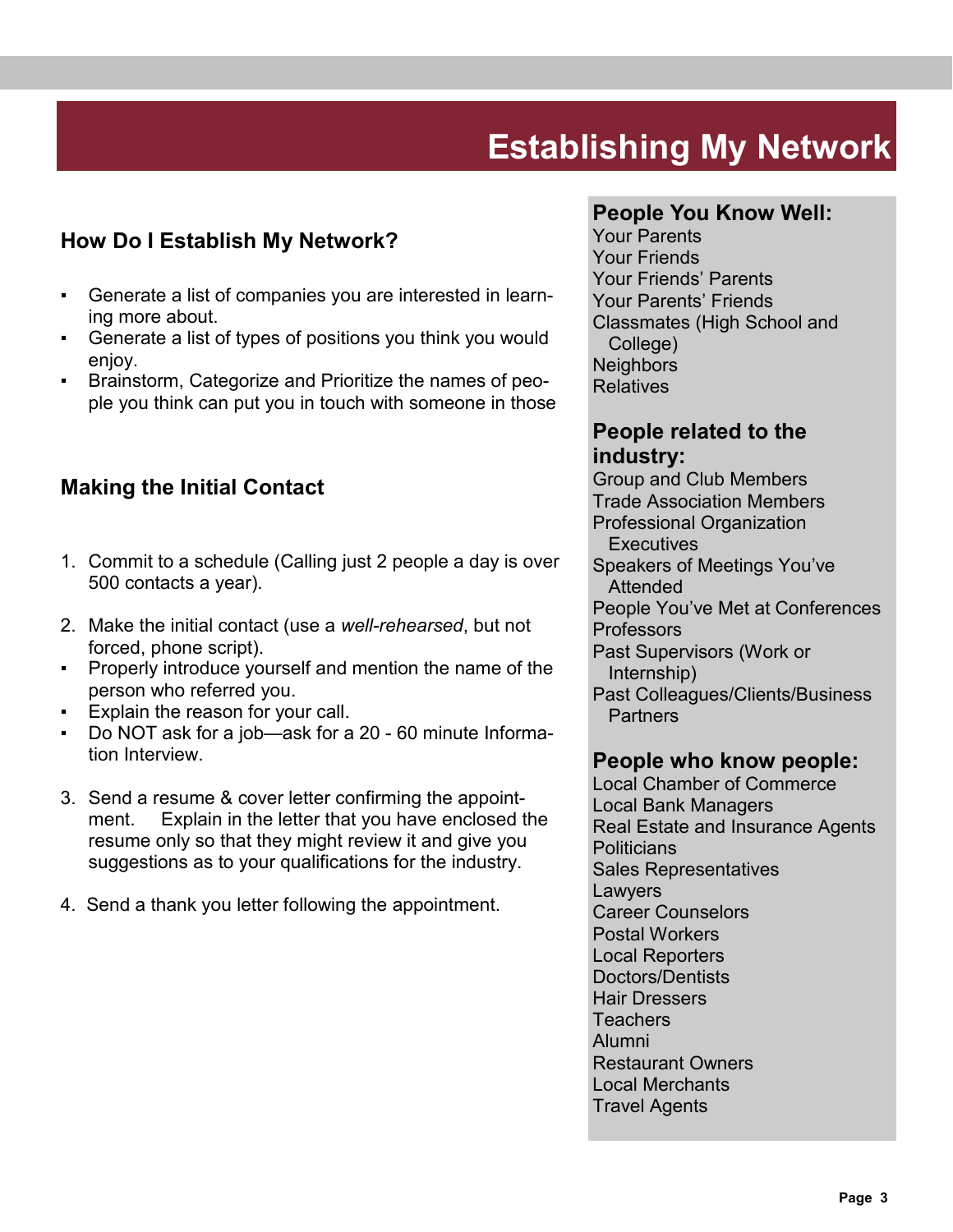### **The Initial Contact - A Sample Phone Script**

**"Mr. Johnson. Hi. My name is Michael Smith and I am a student of Dr. Bob Robins. Dr. Robins suggested that I contact you as someone that I could speak with about various career paths in the field of \_\_\_\_\_\_\_\_\_\_\_\_. Could I have just 2 minutes of your time?"**

"Sure."

**"Thanks. I will be graduating from USC in May with a Bachelor of Science degree in Chemical Engineering; and at this point, I am trying to gather information about various companies and the types of positions each company has so I can better prepare for my upcoming job search. I can appreciate that you probably keep a busy schedule, but I wondered if you might have between 30 and 45 minutes that I could sit down and talk with you about your experiences in the field."**

"I'd be happy to Michael, when did you have in mind?"

**"Well, I do have classes on Monday, Wednesday, and Friday mornings, but beyond that I'll be happy to meet with you at your convenience."**

"Alright, I can squeeze you in next Tuesday afternoon at 4pm."

**"Wonderful, next Tuesday, March 2nd, at 4pm. Where shall I meet you?"**

"I'm located in the Highland Towers on Broward Street. The directions are…"

**"Okay, I think I can find that. In the meantime, I'd like to send you a copy of my resume so you'll have a chance to look over my background before we meet and perhaps you can give me some feedback on it. What is your email address?"**

"Certainly, the email address is…"

**"Wonderful. I look forward to meeting with you next Tuesday at 4pm and I'll email that resume to you right away. Thank you for your time, Mr. Johnson. I appreciate it and look forward to your insights."**

#### **What makes a good call?**

- Caller immediately states that he/she is seeking information about various career paths in the contact's field, as opposed to asking for a job.
- Caller, not knowing what he/she might have interrupted, asks if he/she can have 2 minutes of the contact's time.
- Although the caller might actually be well into his/her job search, he/she nevertheless indicates that he/she is simply seeking information about companies to prepare him/her for *later* job searching.
- Caller acknowledges up-front that he/she understands the contact's busy schedule, and is willing to meet at the contact's convenience.
- Caller confirms the time and date of the appointment, and that he/she will send a copy of his/her resume.
- In addition to his/her "thank you", caller appreciates the contact for his time and opinions.

#### **NOTE:**

**Caller could also ask for referrals at this time, but may get a better response by asking this at the end of the information interview.**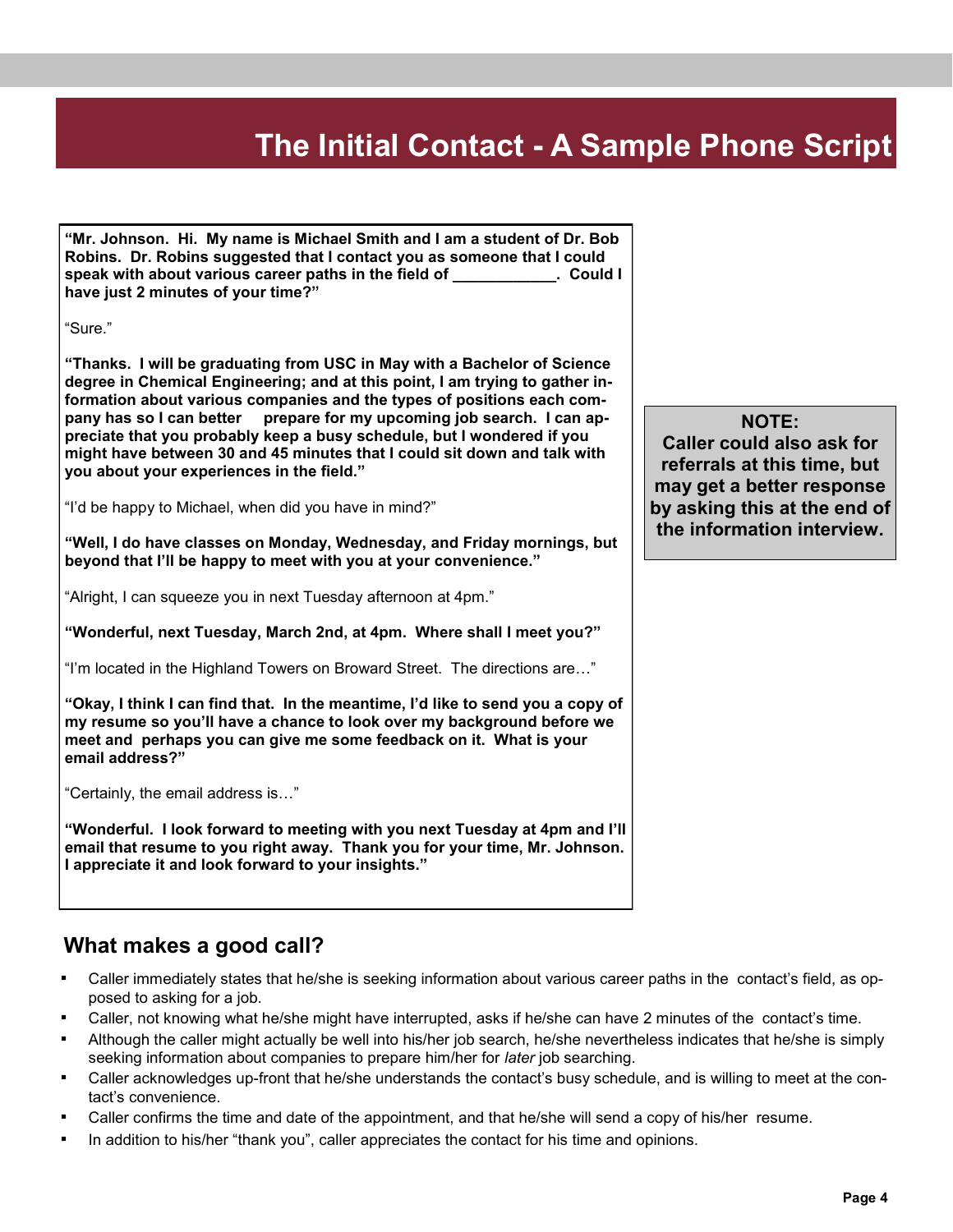### **The Information Interview (sample questions)**

#### **Company Overview**

- What are the functions of your organization/department? What does your organization do?
- What products or services does this organization produce?
- Can you tell me about the background/history of this organization?
- Who are your customers?
- Who are your competitors? Where do you rank among the competition?
- What unique factors would you say set this organization apart from others?
- Do you have any organizational literature that would help me to learn more about this company?
- What values or philosophies does this organization represent?
- How are decisions made in this organization/your department (team effort, empowerment, top-down)?
- What basic assumptions or beliefs would you say are shared and supported by people in this industry or organization?

#### **Position(s) Overview**

- What do you do in a typical work day or work week in *your* position?
- What positions do you supervise (if any)?
- What are some of the other types of positions in this industry?
- What type of entry-level positions would exist in this field/organization for someone just graduating from college?
- Do you have a copy of an organizational chart that would show me the progression of jobs from beginning to the top, as well as the reporting and supervision lines?
- Do you have any information on job specifications or job descriptions that I could have?

#### **Occupational/Organizational Interests**

- How did you personally become interested in this field?
- What attracted you to this organization/company in particular?

#### **Working Conditions**

- What obligations does your work place upon you outside the standard 40 hour work week?
- Are there any travel obligations with your position?
- If there is overtime, is it due more to the nature of this field or the nature of this particular organization?
- How do your work requirements balance with your family/personal commitments?
- Can you leave work at work, or do you take work home with you?
- What is the typical dress code in the industry/at this organization?
- Can you speak about such factors as noise level, privacy, company morale, physical surroundings, and the overall environment?
- What compromises or trade-offs are there in your career field (ethical, financial, etc.)?

#### **Compensation and Advancement Opportunities**

- What range of salaries are appropriate for the various positions in your organization? (entry, mid-level, top)
- Do salary ranges vary by employer or region? How does your organization compare to the competition?
- What type of benefits are associated with this organization? (investments, bonuses, tuition reimbursement)
- What is the typical career path of someone in this organization? What is the time-line for this career path?
- What opportunities exist internally for advancement or change of position?